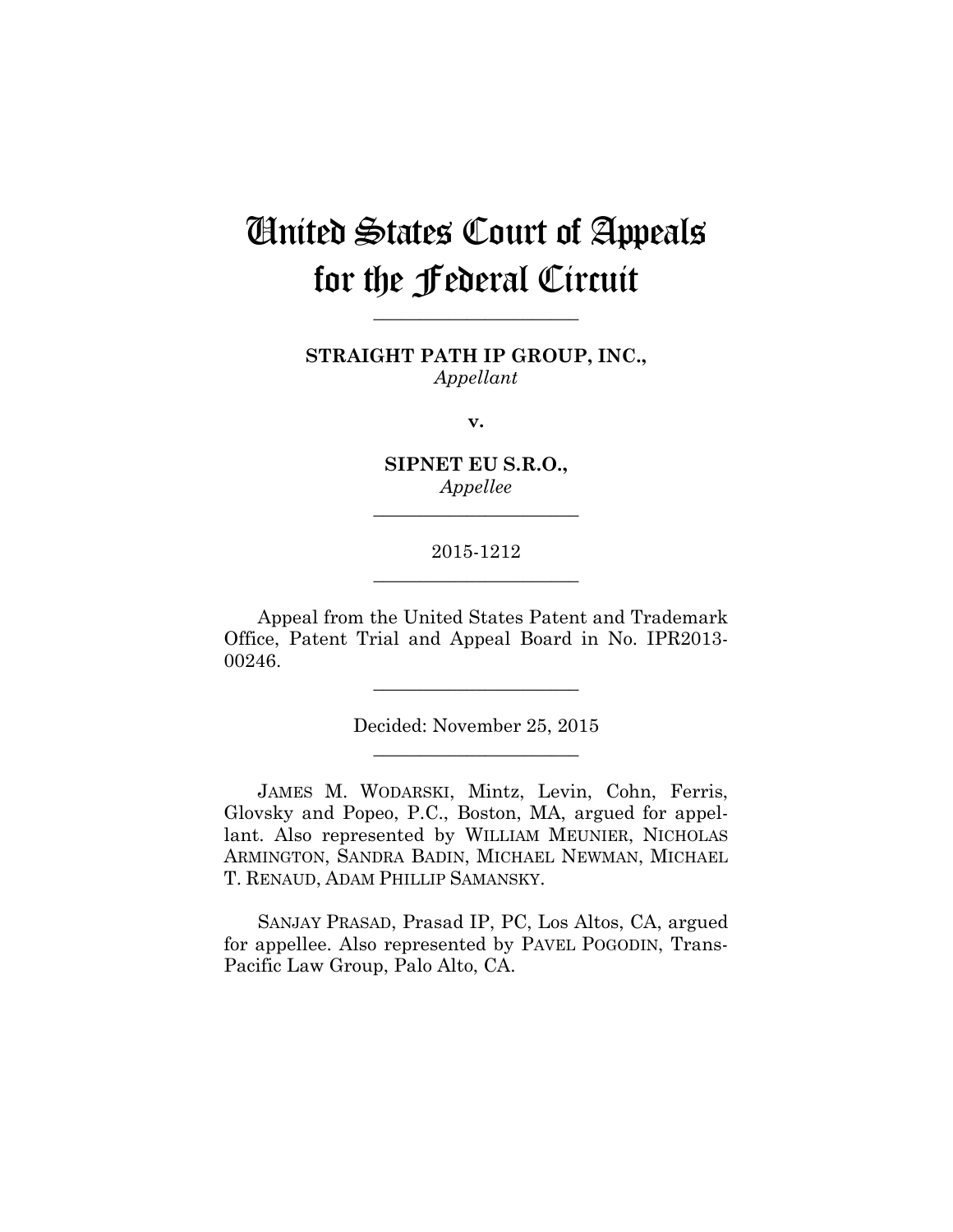BRIAN K. ERICKSON, DLA Piper US LLP, Austin, TX, for amici curiae Samsung Electronics Co., LTD, Samsung Electronics America Inc., Samsung Telecommunications America LLC. Also represented by AARON FOUNTAIN, Houston, TX; MARK D. FOWLER, East Palo Alto, CA.

**\_\_\_\_\_\_\_\_\_\_\_\_\_\_\_\_\_\_\_\_\_\_** 

Before DYK, TARANTO, and HUGHES, *Circuit Judges.*

Opinion for the court filed by *Circuit Judge* TARANTO.

Opinion concurring in part and dissenting in part filed by *Circuit Judge* DYK.

## TARANTO, *Circuit Judge*.

Straight Path IP Group, Inc. owns U.S. Patent No. 6,108,704, entitled "Point-to-Point Internet Protocol," which describes certain protocols for establishing communication links through a network. On a petition for inter partes review filed by Sipnet EU S.R.O., the Patent Trial and Appeal Board cancelled claims 1–7 and 32–42 of the '704 patent based on determinations of anticipation and obviousness. *Sipnet EU S.R.O. v. Straight Path IP Group, Inc.*, IPR 2013-246, 2014 WL 5144564 (PTAB Oct. 9, 2014). We now reject a claim construction on which the Board relied for its decision. We reverse the Board decision, and we remand for further proceedings under the correct construction.

#### **BACKGROUND**

The '704 patent identifies a deficiency in what the prior art taught about real-time voice or video communications between two processing units over a network, such as the Internet. According to the specification, the prior art disclosed successful protocols for such point-to-point communication between users and devices that maintained permanent network addresses. '704 patent, col. 1, lines 48–52. But for systems in which addressing is dynamic, *i.e.*, in which devices obtain only temporary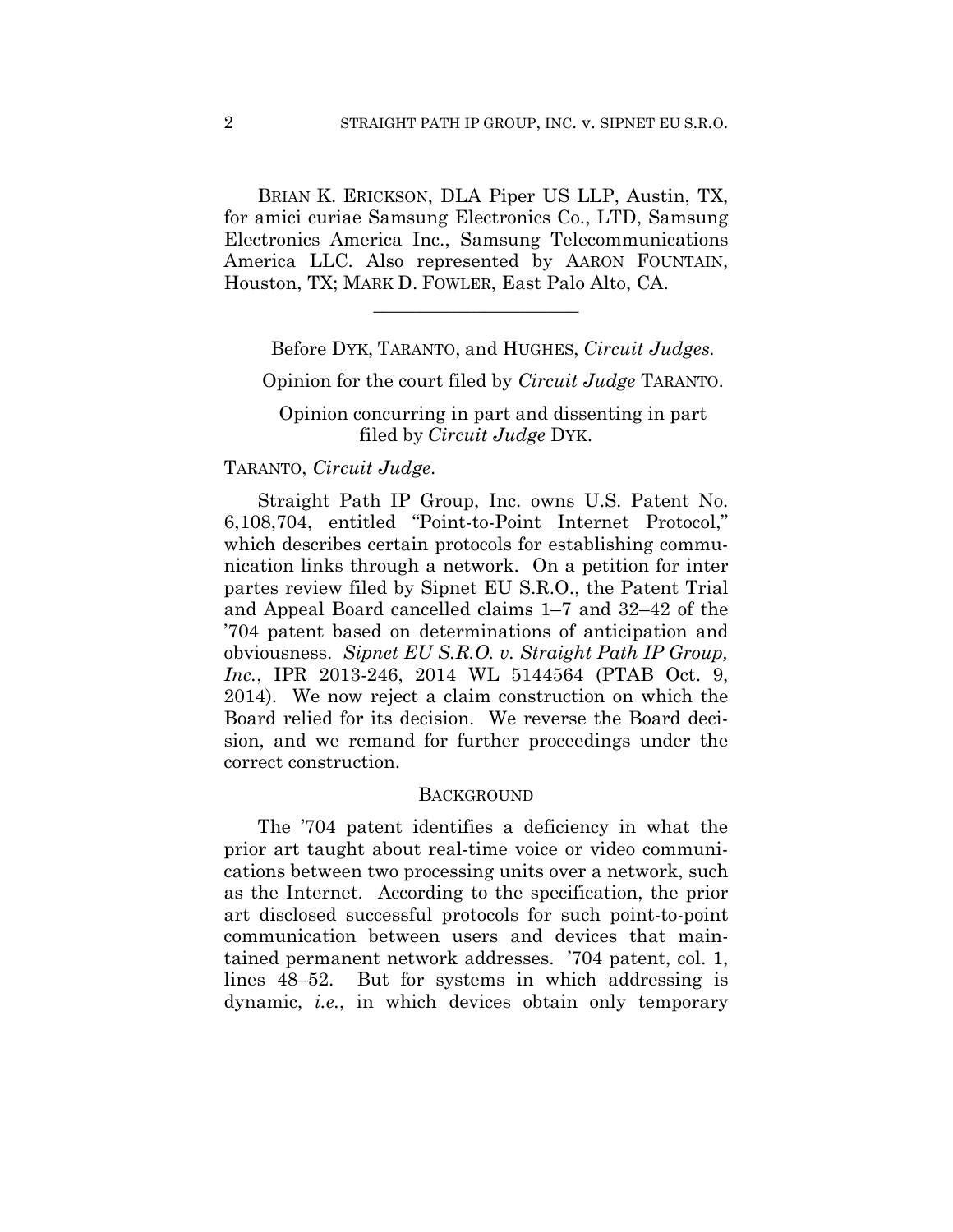addresses on a network, "point-to-point communications in realtime of voice and video have been generally difficult to attain." *Id.*, col. 1, lines 53–56. To solve the problem, the summary of the invention identifies a "point-to-point Internet protocol" that "exchanges Internet Protocol (IP) addresses between processing units to establish a pointto-point communication link," based on the first unit's querying "a connection server to determine the on-line status of" a second unit. *Id.*, col. 1, lines 59–61, col. 2, lines 1–2. The summary also identifies a second protocol, which involves email signaling. *Id.*, col. 2, lines 10–21.

The specification provides some details of operation whose significance for claim construction is disputed, as discussed below. A processing unit, upon joining a network such as the Internet, automatically transmits its temporary network address and email address to a connection server. *Id.*, col. 5, lines 25–29. The server stores the addresses in a database and timestamps them, *id.*, col. 5, lines 29–31, thus "establish[ing]" the unit as "an active on-line party available for communication using the disclosed point-to-point Internet protocol," *id.*, col. 5, lines 32–34; *see id.*, col. 5, lines 35–38 (same for a second unit). To reduce the staleness of the status information, the server "may use the timestamps to update the status of each processing unit; for example, after 2 hours, so that the on-line status information stored in the database 34 is relatively current." *Id.*, col. 5, lines 39–44. Another, seemingly even better means of keeping the database information accurate about true on-line status is this:

When a user logs off or goes off-line from the Internet 24, the connection server 26 updates the status of the user in the database 34; for example, by removing the user's information, or by flagging the user as being off-line. The connection server 26 may be instructed to update the user's information in the database 34 by an off-line message, such as a data packet, sent automatically from the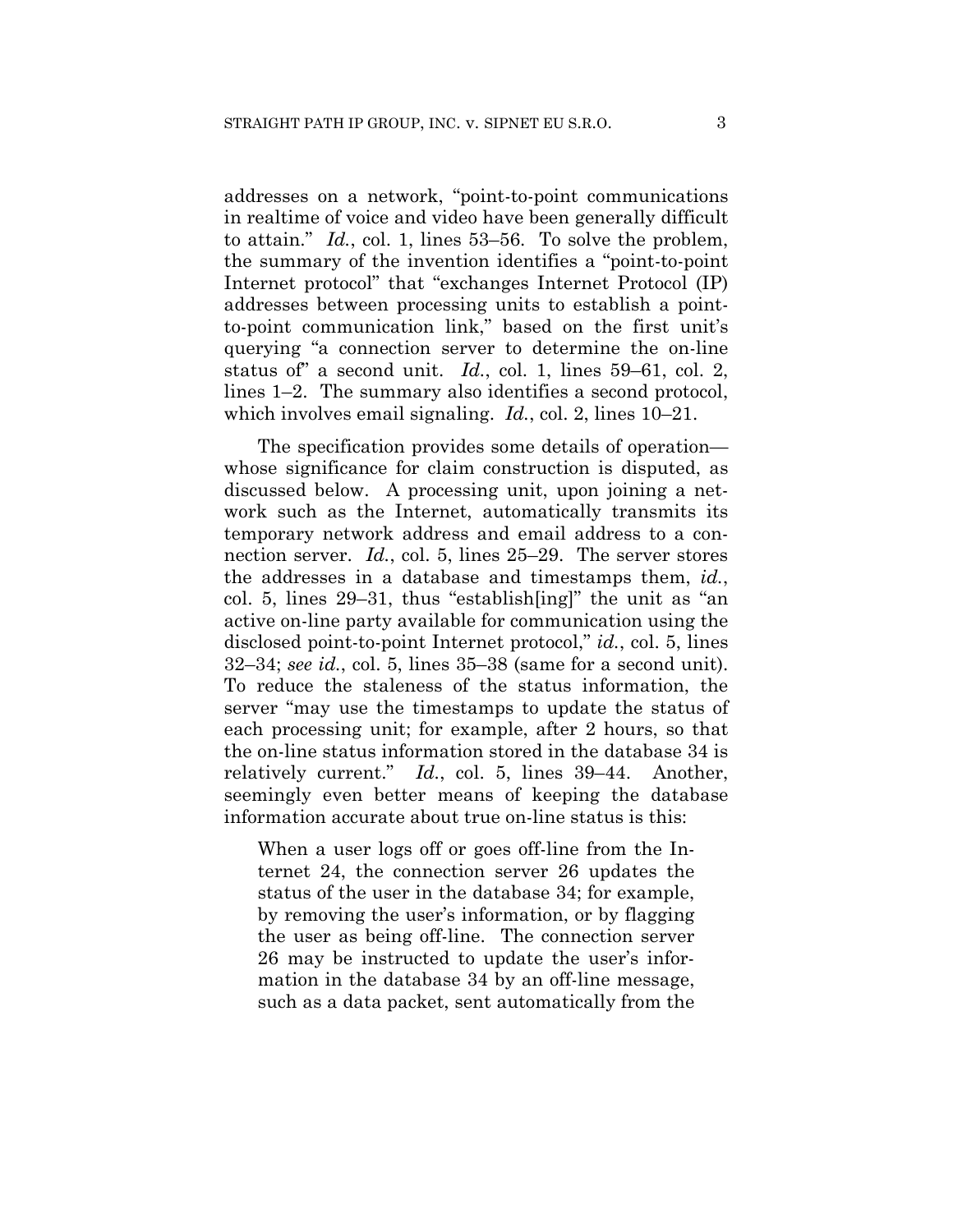processing unit of the user prior to being disconnected from the connection server 26. Accordingly, an off-line user is effectively disabled from making and/or receiving point-to-point Internet communications.

## *Id.*, col. 6, lines 6–16.

When a first unit seeks to set up a point-to-point communication link with a second unit, it "sends a query, including the E-mail address of the callee, to the connection server 26," which "searches the database 34 to determine whether the callee is logged-in by finding any stored information corresponding to the callee's E-mail address indicating that the callee is active and on-line." *Id.*, col. 5, lines 55–60. "If the callee is active and on-line, the connection server 26 then performs the primary pointto-point Internet protocol; i.e., the IP address of the callee is retrieved from the database 34 and sent to the first processing unit 12." *Id.*, col. 5, lines 60–64. The protocol does not include the actual establishing of the point-topoint communication, but once the IP address is sent to the first unit, the first unit "may then directly establish" communication with the callee using the latter's IP address. *Id.*, col. 5, lines 64–67. And: "If the callee is not online when the connection server 26 determines the callee's status, the connection server 26 sends an OFF-LINE signal or message to the first processing unit 12." *Id.*, col. 6, lines 1–4.

The specification then describes the "secondary pointto-point Internet protocol," which involves the sending of messages to an email server—either as a supplement to or independently of the "primary" protocol using the connection server. *See, e.g.*, *id.* at col. 6, line 17, to col. 7, line 31. And it states that, using the described protocols, real-time point-to-point audio, video, and voice communication can "be established and supported without requiring perma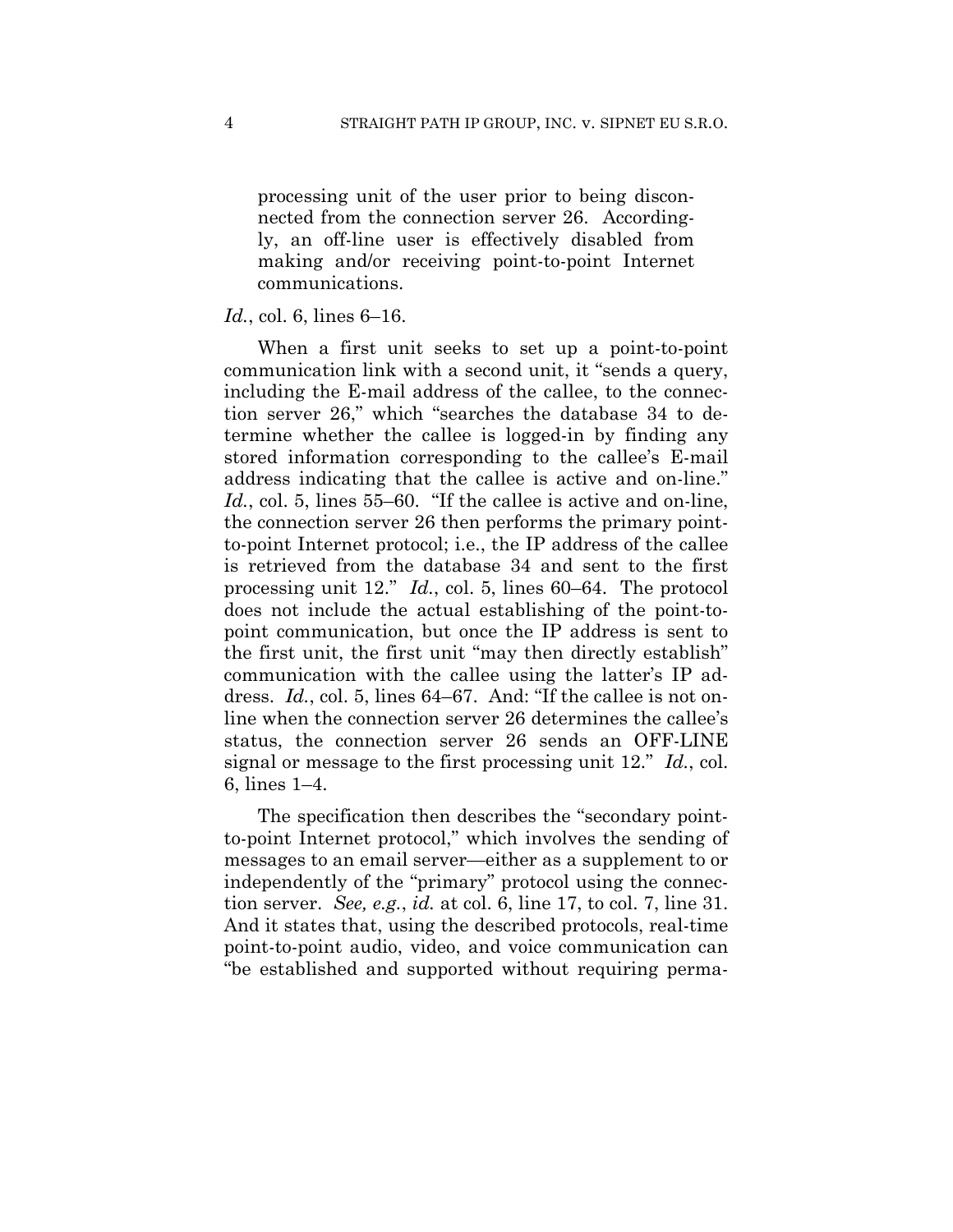nent IP addresses to be assigned to either" the caller or callee. *Id.*, col. 7, lines 32–36.

Claim 1 of the '704 patent is representative of the asserted claims:

1. A computer program product for use with a computer system, the computer system executing a first process and operatively connectable to a second process and a server over a computer network, the computer program product comprising:

- a computer usable medium having program code embodied in the medium, the program code comprising:
	- program code for transmitting to the server a network protocol address received by the first process following connection to the computer network;
	- program code for transmitting, to the server, *a query as to whether the second process is connected to computer network*;
	- program code for receiving a network protocol address of the second process from the server, when the second process is connected to the computer network; and
	- program code, responsive to the network protocol address of the second process, for establishing a point-to-point communication link between the first process and the second process over the computer network.

'704 patent, col. 11, lines 2–22 (emphasis added to highlight the key claim phrase at issue).

In its petition for inter partes review of the '704 patent under 35 U.S.C. § 312, Sipnet requested cancellation of claims 1–7 and 32–42 as anticipated by and obvious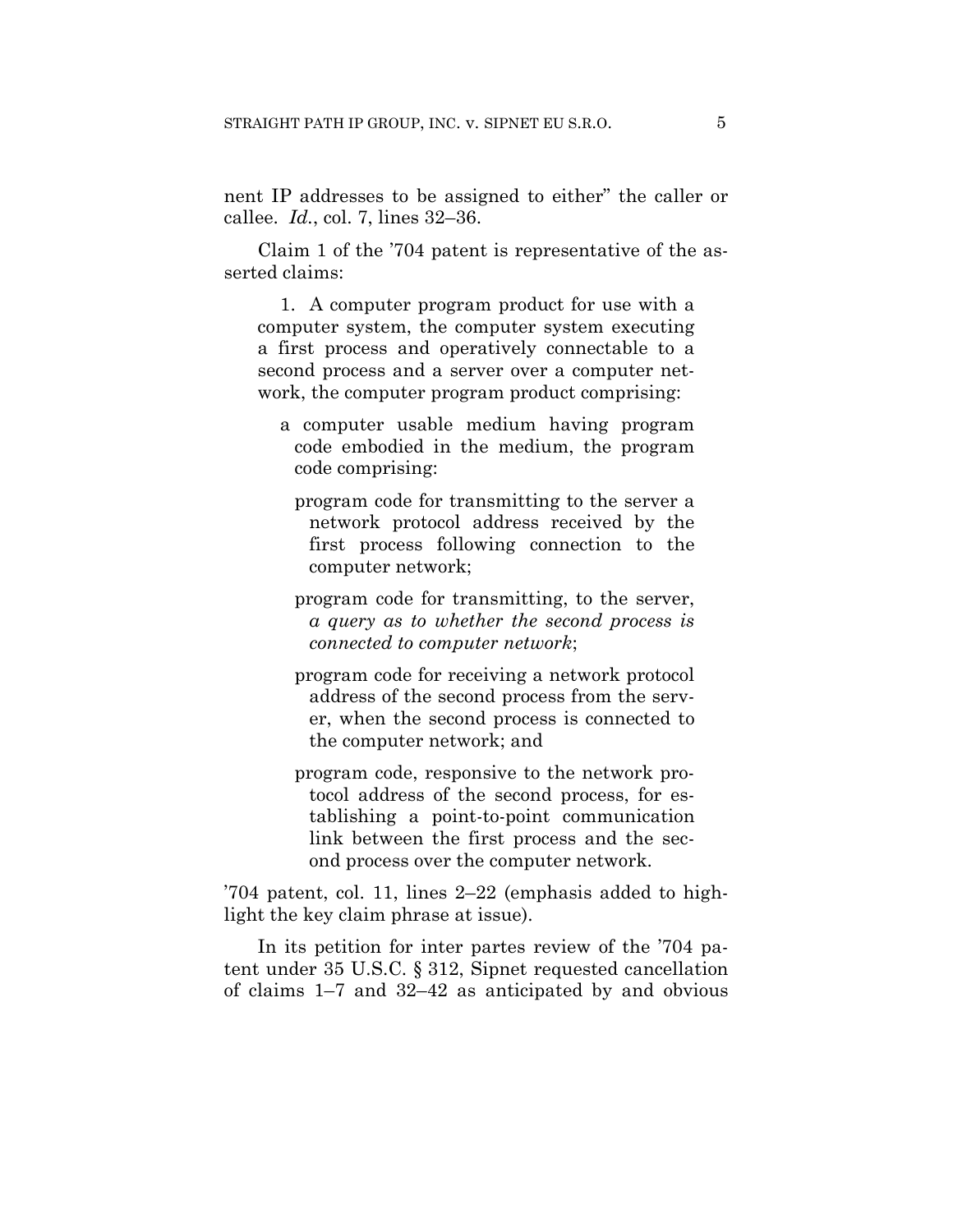over several prior-art references, most significantly "Net-BIOS" and "WINS." The Board, under authority delegated by the Director of the Patent and Trademark Office, instituted inter partes review under § 314. The Board then conducted the review pursuant to § 316 and reached a final decision cancelling the challenged claims under § 318. *Sipnet*, *supra*.

Of central importance on appeal, the Board adopted Sipnet's proposed construction of the claim language highlighted above. Although the parties agreed that the language requires "being on-line," they disagreed about whether, as Straight Path contended, the language refers to a present-tense status, J.A. 299–302, 305–10, or whether, as Sipnet contended, it "simply requires being registered with the server." *Sipnet*, 2014 WL 5144564, at \*3. The Board adopted Sipnet's view as the broadest reasonable construction based on the specification: "'connected to the computer network' encompasses a processing unit that is 'active and on-line at registration.'" *Id.* at \*4. As is not disputed here, what the Board meant was that, to come within the query claim language, all the query from the first unit need do is request whatever the connection server has listed about a second unit's on-line status, even if the listed information is not accurate at the time of the query, *i.e.*, even if it lists the second unit as online when, at that time, it is in fact not online.

Based on that construction, the Board concluded that claims 1–7, 32, and 38–42 were anticipated by NetBIOS, claims 1–7 and 32–42 were anticipated by WINS, and claims 33–37 were invalid for obviousness over NetBIOS and WINS. *Id.* at \*8–15. Straight Path appeals under 35 U.S.C. §§ 141, 319, challenging the claim construction just described and also presenting an argument about the term "process" in the claims. We have jurisdiction under 28 U.S.C. § 1295(a)(4)(A).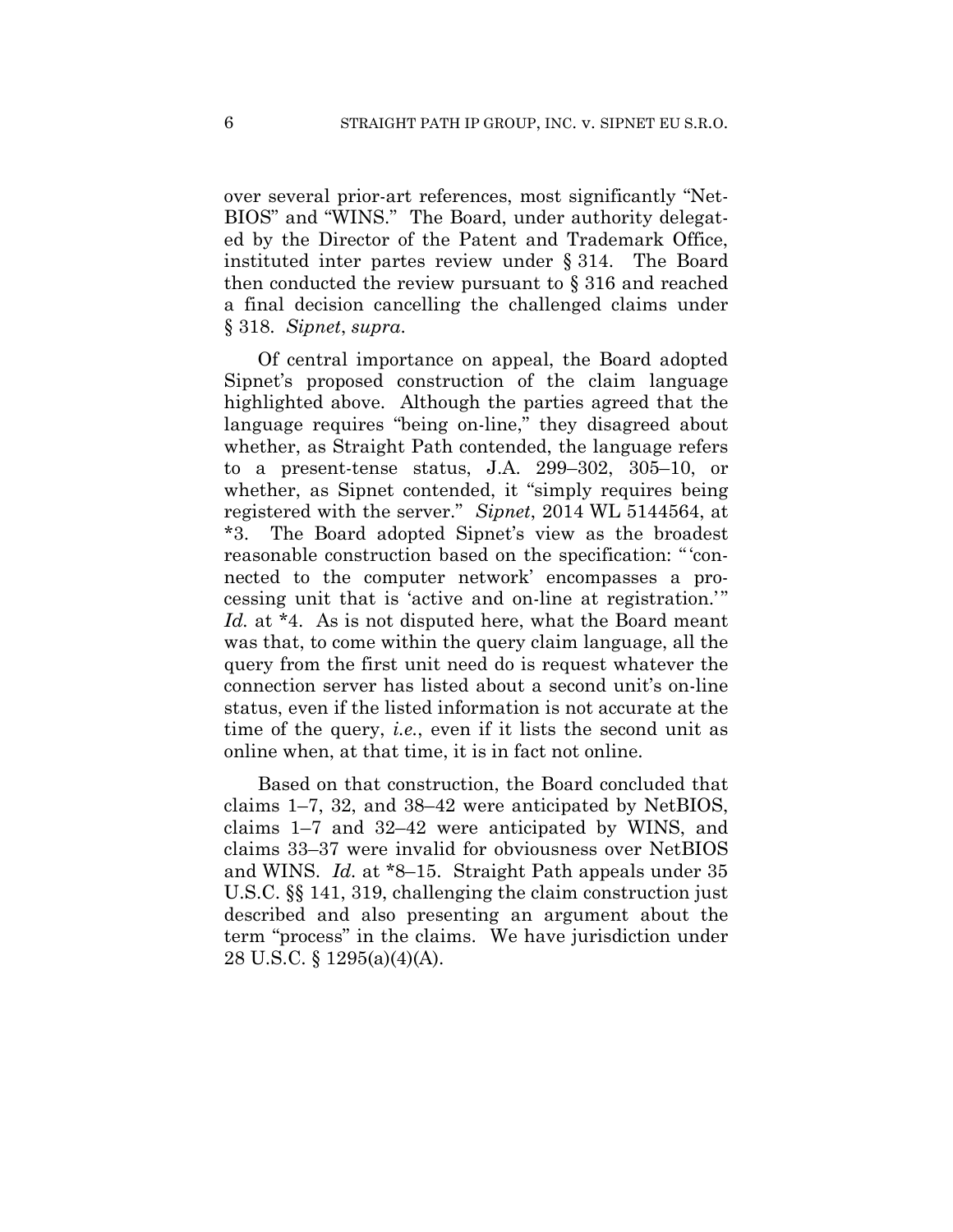### **DISCUSSION**

### A

There being no dispute here about findings or evidence of facts extrinsic to the patent, whether facts about outside-the-patent understandings of technical words or other facts, we conduct a de novo review of the Board's determination of the broadest reasonable interpretation of the claim language. *See In re Cuozzo Speed Technologies, LLC*, 793 F.3d 1268, 1279–80 (Fed. Cir. 2015); *Microsoft Corp. v. Proxyconn, Inc.*, 789 F.3d 1292, 1297 (Fed. Cir. 2015). Straight Path notes that the patent has now expired and on that basis asks us to determine the governing construction under the principles of *Phillips v. AWH Corp.*, 415 F.3d 1303 (Fed. Cir. 2005) (en banc), because the Board applies *Phillips*, rather than the broadest-reasonable-interpretation standard, for expired patents. *See In re Rambus, Inc.*, 753 F.3d 1253, 1256 (Fed. Cir. 2014). We need not explore the issues raised by that request, however, because we conclude that the Board adopted a claim construction that is erroneous even under the broadest-reasonable-interpretation standard.

We start with the claim language—which has a meaning that can only be called plain. The present tense "is" in "is connected to the computer network" plainly says that the query transmitted to the server seeks to determine whether the second unit is connected at that time, *i.e.*, connected at the time that the query is sent. The question asked by the query is whether the device "is" connected, not whether it was connected or whether it is still registered as being connected even if that registration information is no longer accurate. It is not a reasonable interpretation of the claim language, considering its plain meaning, to say that it is satisfied by a query that asks only for registration information, regardless of its current accuracy.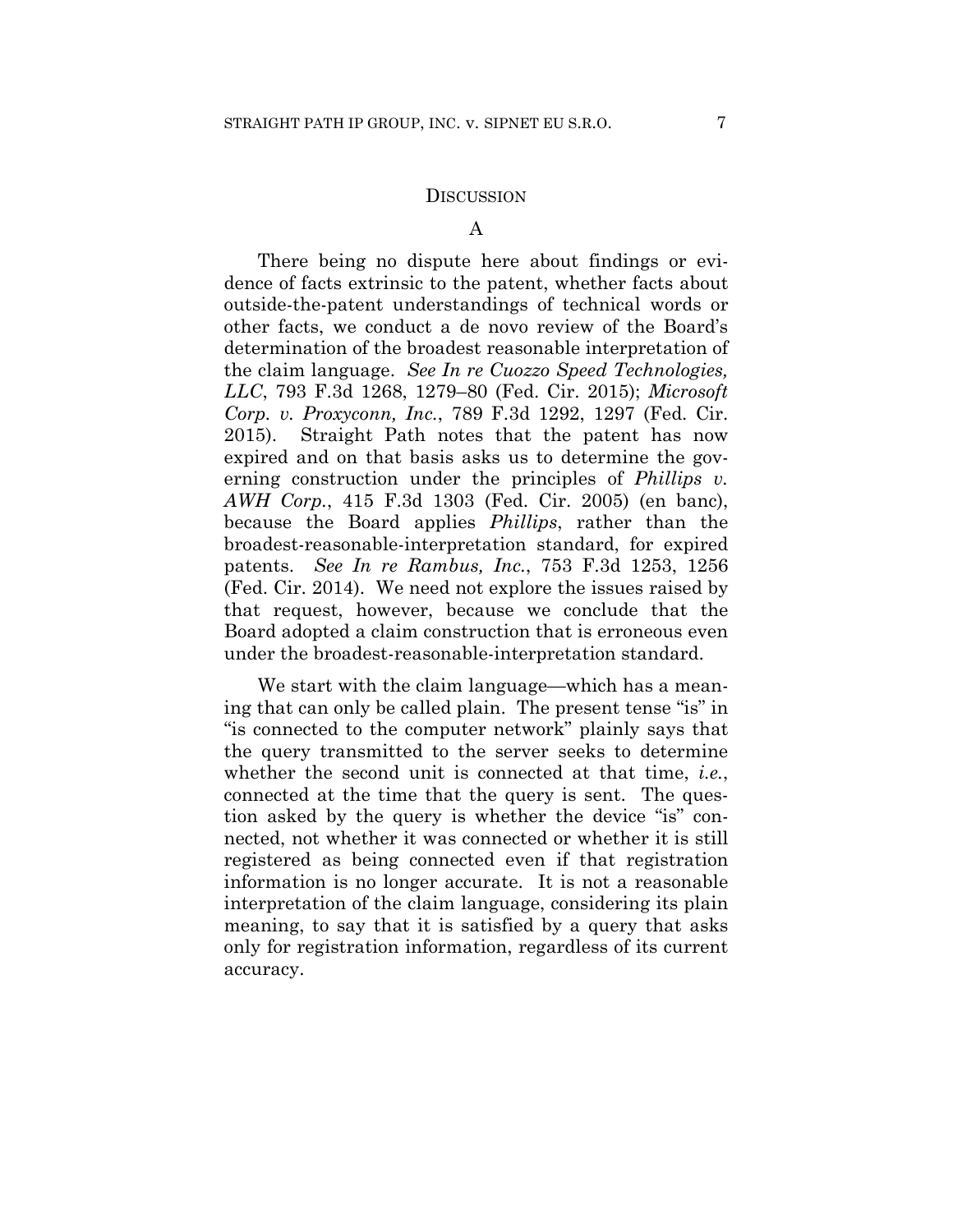The Board said nothing that either recognizes or disputes the plain present-tense meaning of the claim language on its face. Indeed, the Board's construction— "active and on-line *at registration*," *Sipnet*, 2014 WL 5144564, at \*4 (emphasis added)—implicitly recognizes that being online is a status that can change over time: having the status "at registration" is having it at a particular time. The query required by the claim language asks if the callee "is" online, which is a question about the status at the time of the query. But the Board did not address the facially clear meaning, instead turning immediately to the specification.

Sipnet does much the same thing. Sipnet repeatedly recognizes and stresses the difference between "*past* online status" and "*current* online status," the latter being "opposed to the past status at registration." Sipnet Br. at 21 (emphases in original); *see id.* at 8–9. Yet Sipnet offers no argument that, as a matter of plain meaning, the claim language "is" calls for anything but present-status information. Nor does it point to anything in other claim language that contradicts that plain meaning. Like the Board, Sipnet relies entirely on the specification.

When claim language has as plain a meaning on an issue as the language does here, leaving no genuine uncertainties on interpretive questions relevant to the case, it is particularly difficult to conclude that the specification reasonably supports a different meaning. The specification plays a more limited role than in the common situation where claim terms are uncertain in meaning in relevant respects. The reason is that, unless there is a disclaimer or redefinition, whether explicit or implicit, the proper construction of any claim language must, among other things, "stay[] true to the claim language," and, in order to avoid giving invention-defining effect to specification language included for other descriptive and enablement purposes, "the court's focus remains on understanding how a person of ordinary skill in the art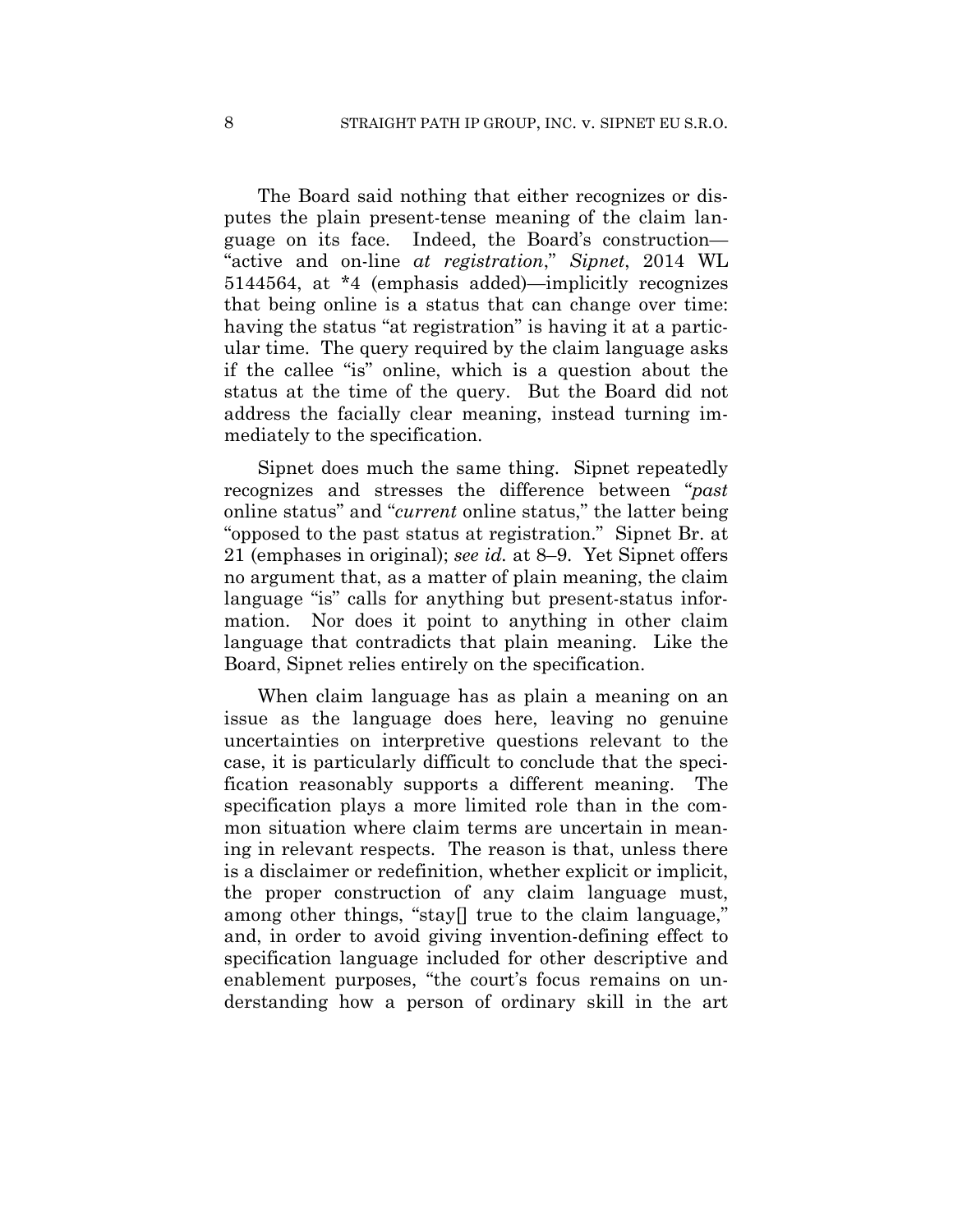would understand the claim terms." *Phillips*, 415 F.3d at 1316, 1323, 1324 (internal quotation marks omitted); *id.* at 1321. Reflecting the distinct but related roles of the claims and specification, the governing approach to claim construction thus maintains claim language's key (not always decisive) role in claim construction: it stresses the importance of the specification in identifying and resolving genuine uncertainties about claim language, and in stating redefinitions or disavowals, *id.* at 1315–17, while it rejects a sequenced, dictionary-driven, burden-shifting approach to claim construction, *id.* at 1320–24. Under our *Phillips* approach, the plainness of the claim language necessarily affects what ultimate conclusions about claim construction can properly be drawn based on the specification. For that reason, the court has repeatedly stated since *Phillips* that redefinition or disavowal is required where claim language is plain, lacking a range of possible ordinary meanings in context. *See Pacing Technologies, LLC v. Garmin Int'l, Inc.*, 778 F.3d 1021, 1024 (Fed. Cir. 2015) (citing authorities).

Here, the specification does not provide a basis for reasonably adopting a construction that contradicts the plain meaning of the claim language. The Board relied on just one passage from the specification—which says that "a second user operating the second processing unit, upon connection to the Internet through a connection service provider, is processed by the connection server to be *established in the database as an active on-line party*." '704 patent, col. 5, lines 34–38 (emphasis added); *see id.*, col. 5, lines 31–34 (similarly as to the first unit: registration establishes it "as an active on-line party available for communication" using the disclosed protocol). But that passage says no more than that the unit is active and online—available for communication—at the time it registers. It does not expressly or implicitly redefine "is connected" to mean "is still registered, once was connected, and may or may not still be connected," and it does not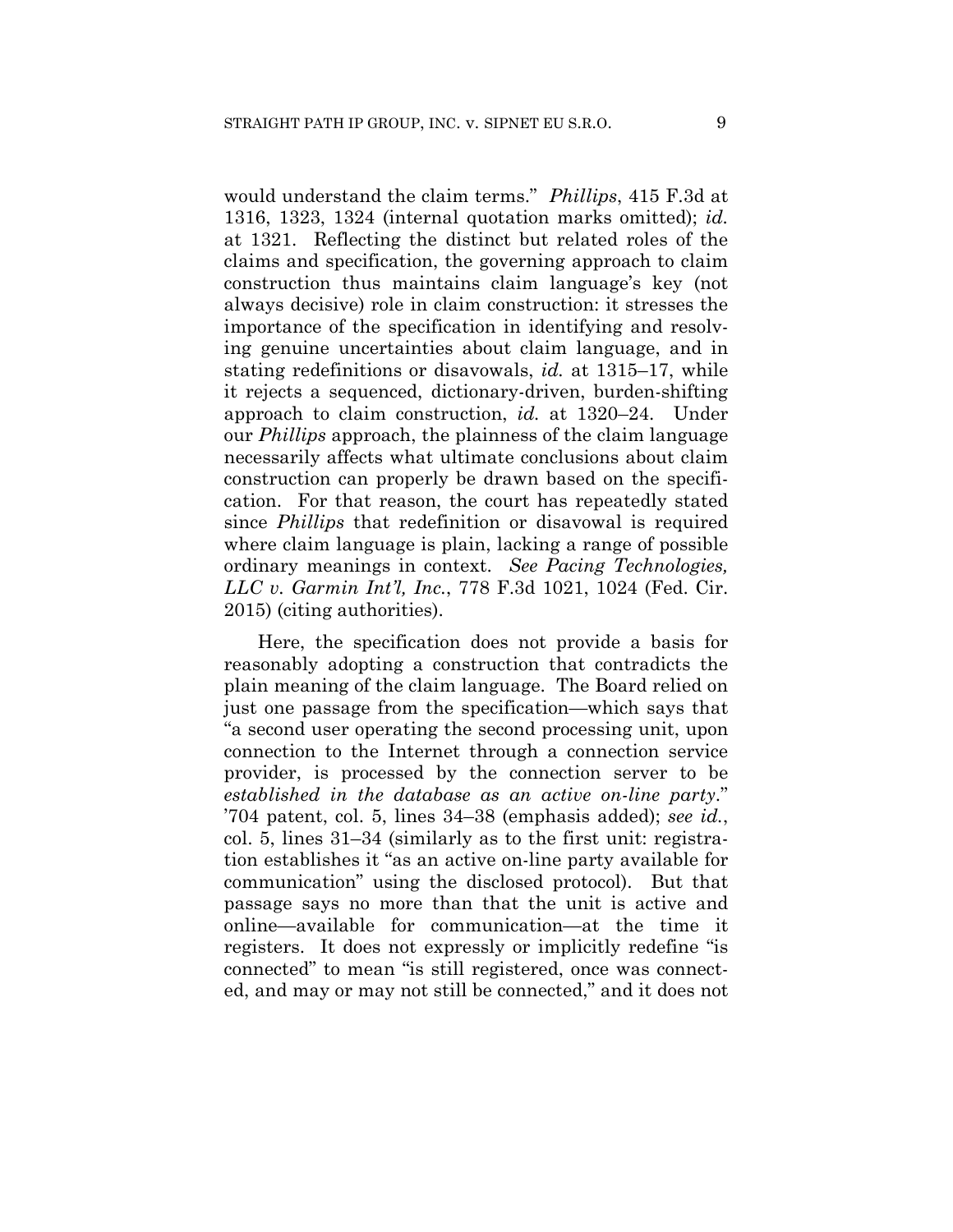otherwise establish that being active and online at the time of registration means, even if contrary to fact, being active and online when a caller's query for a callee's status comes in.1

Indeed, the immediately following passage recognizes the temporal nature of the status of actually being online. The specification says that the connection server "may use the timestamps to update the status of each processing unit" over time to try to keep the "on-line status information stored in the database 34 relatively current." *Id.*, col. 5, lines 39–42. Whether that passage refers to "registration time-outs," Sipnet Br. at 23, or to "actively check[ing] whether a process is still connected to the network," J.A. 296 (Patent Owner's Response), the passage clearly presupposes that the database listing of a unit as an active online party can become false over time. Contrary to the Board's construction, the specification thus distinguishes, rather than equates, being online and being (or having been) registered.

The Board did not rely on any other basis for its construction, and Sipnet does not meaningfully do so in this court. Two additional passages from the specification are nevertheless worth noting. They confirm that there is no basis for departing from the plain meaning of the claim language.

1

<sup>&</sup>lt;sup>1</sup> At oral argument, the following exchange occurred with Sipnet's counsel: "THE COURT: It describes, of course, a connection server that makes a database. When somebody registers, that registration means, right then and there, they're active and online. A: Correct. THE COURT: But then that doesn't tell you what the answer is to the question asked a day later, 'Are you active and online?' That could be out of date. A: That's right." Oral Argument at 21:19–21:43 (discussing '704 patent, col. 5).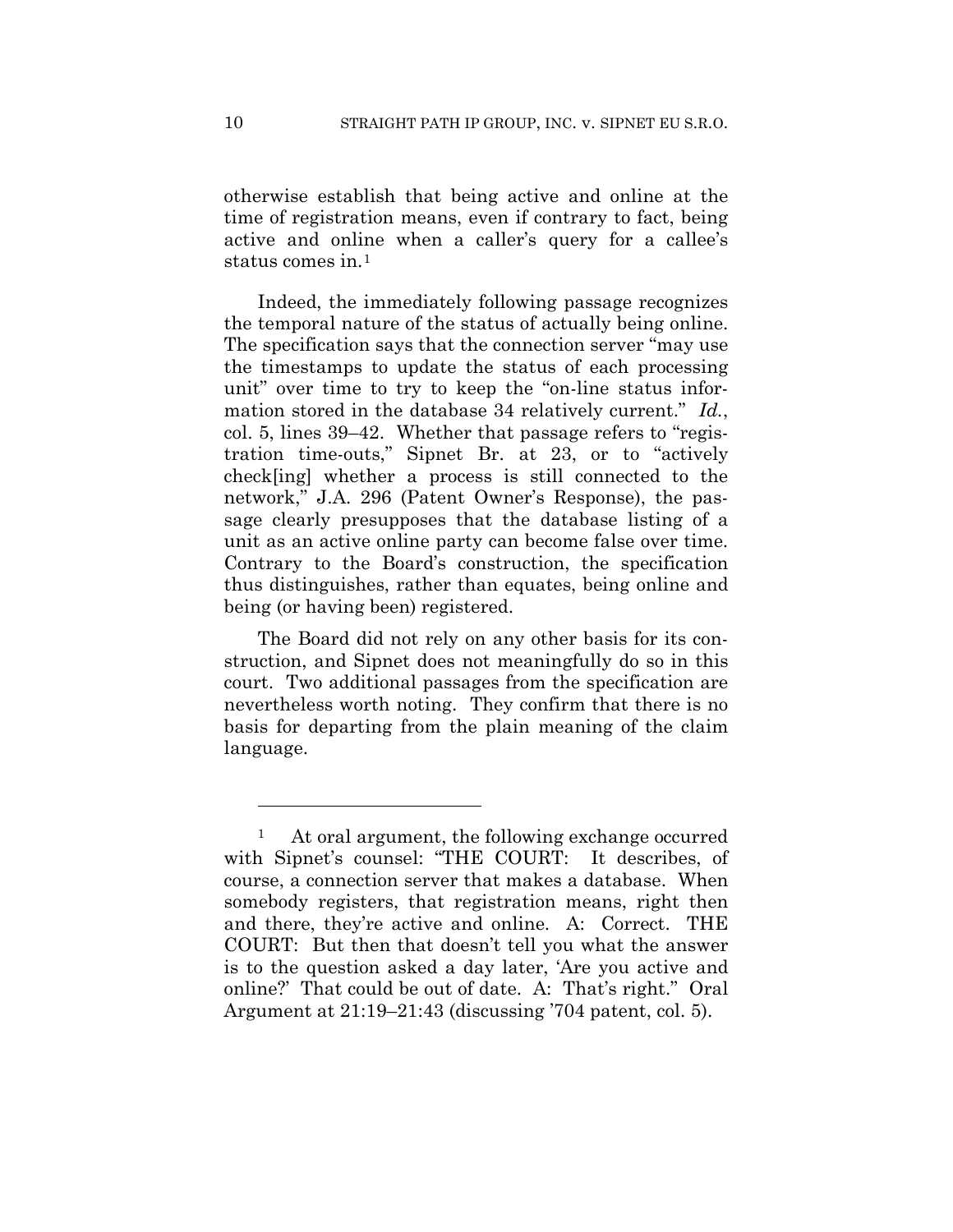The specification says that, when a first unit sends a query to the connection server, the latter "searches the database to determine whether the callee is logged-in by finding any stored information corresponding to the callee's E-mail address indicating that the callee is active and on-line." '704 patent, col. 5, lines 57–60. That language merely describes checking the database for stored information. It does not state that whatever information is stored, no matter how the connection server operates, establishes whether the callee is active and online.

Moreover, the specification immediately continues with a description of how a connection server might work so as to shrink if not completely eliminate any gap between recorded status and true status: "[w]hen a user logs off or goes off-line from the Internet, the connection server 26 updates the status of the user in the database; for example, by removing the user's information, or by flagging the user as being off-line." *Id.*, col. 6, lines 6–9; *see id.*, col. 6, lines 10–14 (the "server 26 may be instructed to update the user's information in the database by an offline message . . . sent automatically from the processing unit of the user prior to being disconnected from the connection server"). At oral argument, Sipnet's counsel seemed to agree that the passage describes what must be "happening if the connection server answer is going to do what the claim language requires, supply an answer to the query whether the second process is connected to the computer network." Oral Argument at 24:10–25:03. The specification's indication of how a particular server process can provide accurate information undermines the notion that the specification generally redefines "is connected" to include active and online at registration, even if not at the time of the query.

The plain meaning of the claim language is therefore not overridden by the specification. And the plain meaning is positively confirmed by the prosecution history, which we have indicated is to be consulted even in deter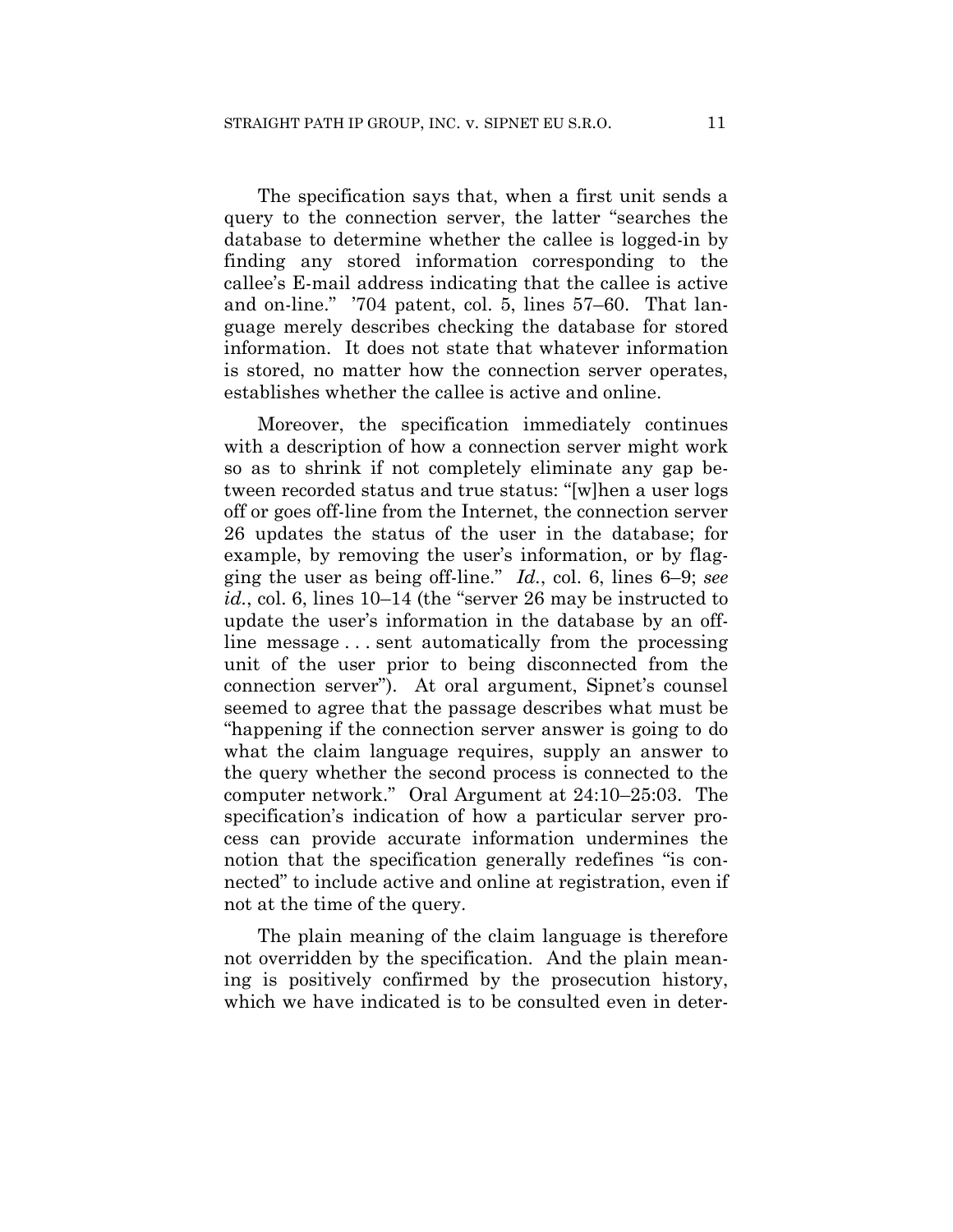mining a claim's broadest reasonable interpretation. *See Proxyconn*, 789 F.3d at 1298. In distinguishing claims 1– 7 and 32–42 over NetBIOS and its "active name" disclosure to overcome a rejection during reexamination, the assignee of the '704 patent made the very distinction that is at issue here—between still being registered and actually being online:

"[A]n active name" is not synonymous with an "online status with respect to the computer network." An active name simply refers to a name that has been registered and that has not yet been deregistered, independent of whether the associated computer is or is not on-line. . . . NetBIOS does not teach that an active name in NetBIOS is synonymous with "whether the second process is connected to the computer network." An active name simply refers to a name that has been registered and that has not yet been de-registered, independent of whether the associated computer is or is not connected to the computer network.

Reply to Office Action of August 27, 2009, reexamination of '704 patent, control no. 90/010,416 (dated Nov. 27, 2009) at 11, 14–15. After the assignee made that distinction, the examiner withdrew the rejection and confirmed the claims.

One final point about this claim-construction issue: Sipnet suggests in various ways that the specification does not adequately describe or enable the systems or processes involving a query about current connection status under Straight Path's claim construction. But written-description and enablement challenges were not, and could not have been, part of the inter partes review that is now before us. *See* 35 U.S.C. § 311(b) (limiting challenges to prior-art challenges). Such challenges involve bottom-line or subsidiary factual issues that have not been litigated or adjudicated. Accordingly, Sipnet's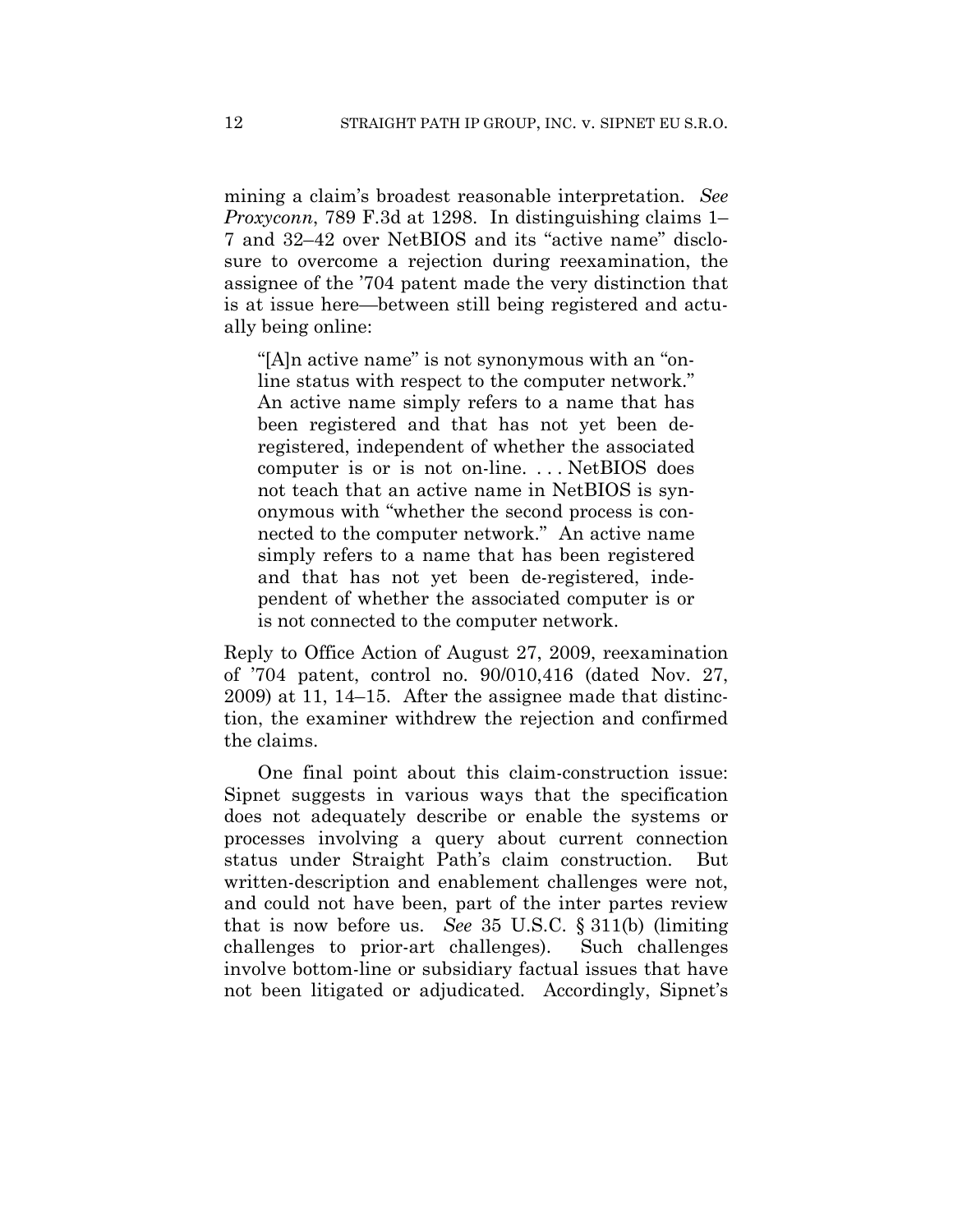arguments about insufficient specification support for the claims if they are given their plain meaning, arguments not adopted by the Board, do not alter our conclusion about claim construction. We offer no view on the merits of Sipnet's suggestion of written-description or enablement problems.

For the foregoing reasons, "is connected to the computer network" in the '704 patent's claims—and the counterpart claim phrases that the parties agree bear the same meaning—can only reasonably be understood to mean "is connected to the computer network at the time that the query is transmitted to the server." The Board did not apply this claim construction in considering the prior art, including NetBIOS and WINS. It should do so on remand.

B

Straight Path's second challenge to the Board's decision rests on the contention that the Board failed to construe "process." We hold that Straight Path did not preserve that contention. It did not request a construction of "process" in its preliminary response to Sipnet's petition to institute inter partes review, in its response after the Board instituted the review, or at the oral hearing before the Board. In particular, Straight Path never argued for a construction of "process" under which a process being connected meant something other than its host device being connected. Nor did Sipnet. The Board thus committed no error in not construing "process." Because Straight Path's "process"-based challenge depends entirely on its newly proposed construction, which it failed to preserve before the Board, this court does not address the challenge.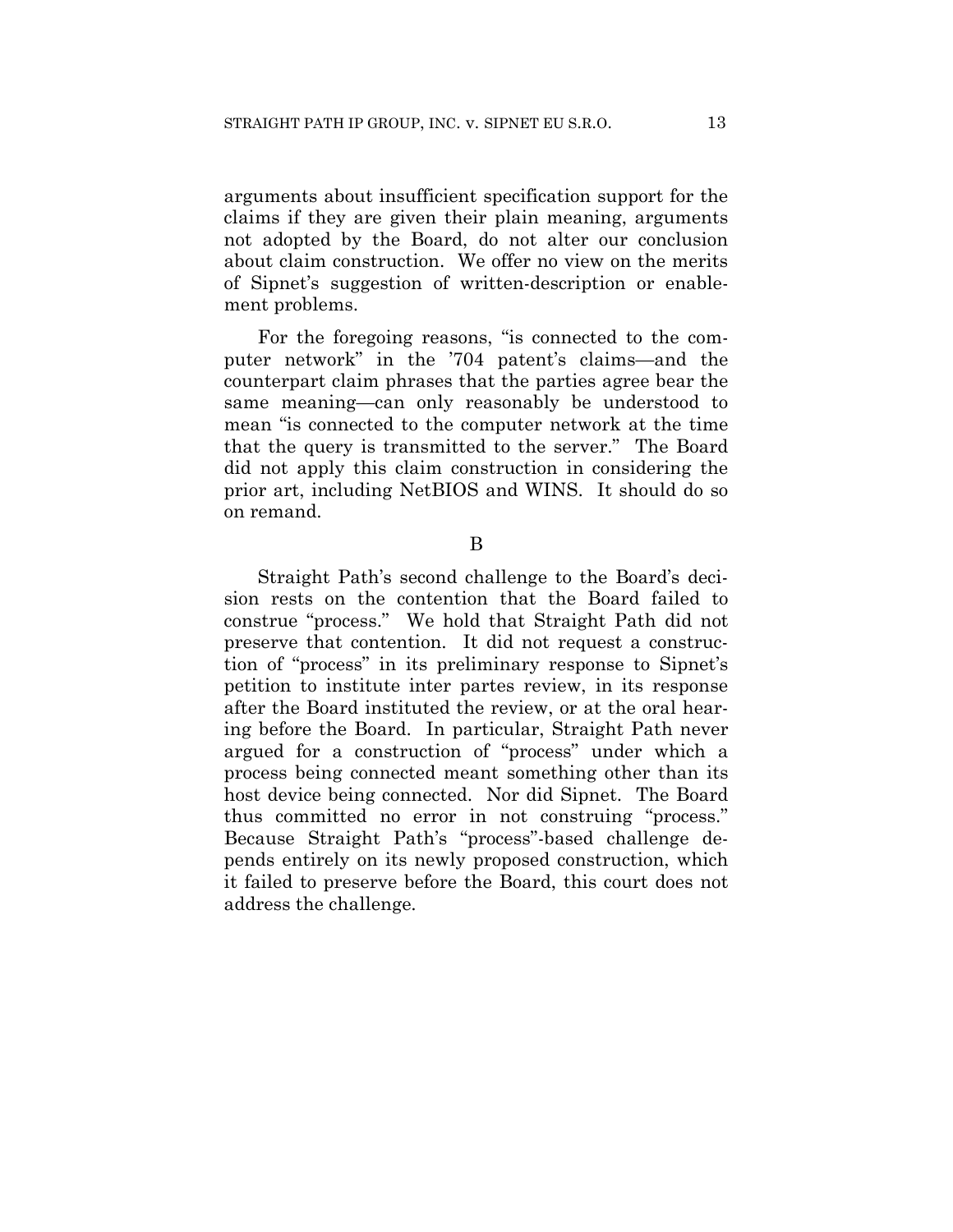# **CONCLUSION**

We reverse the Board's cancellation of claims 1–7 and 32–42 of the '704 patent, and we remand for further proceedings consistent with this opinion.

# **REVERSED AND REMANDED**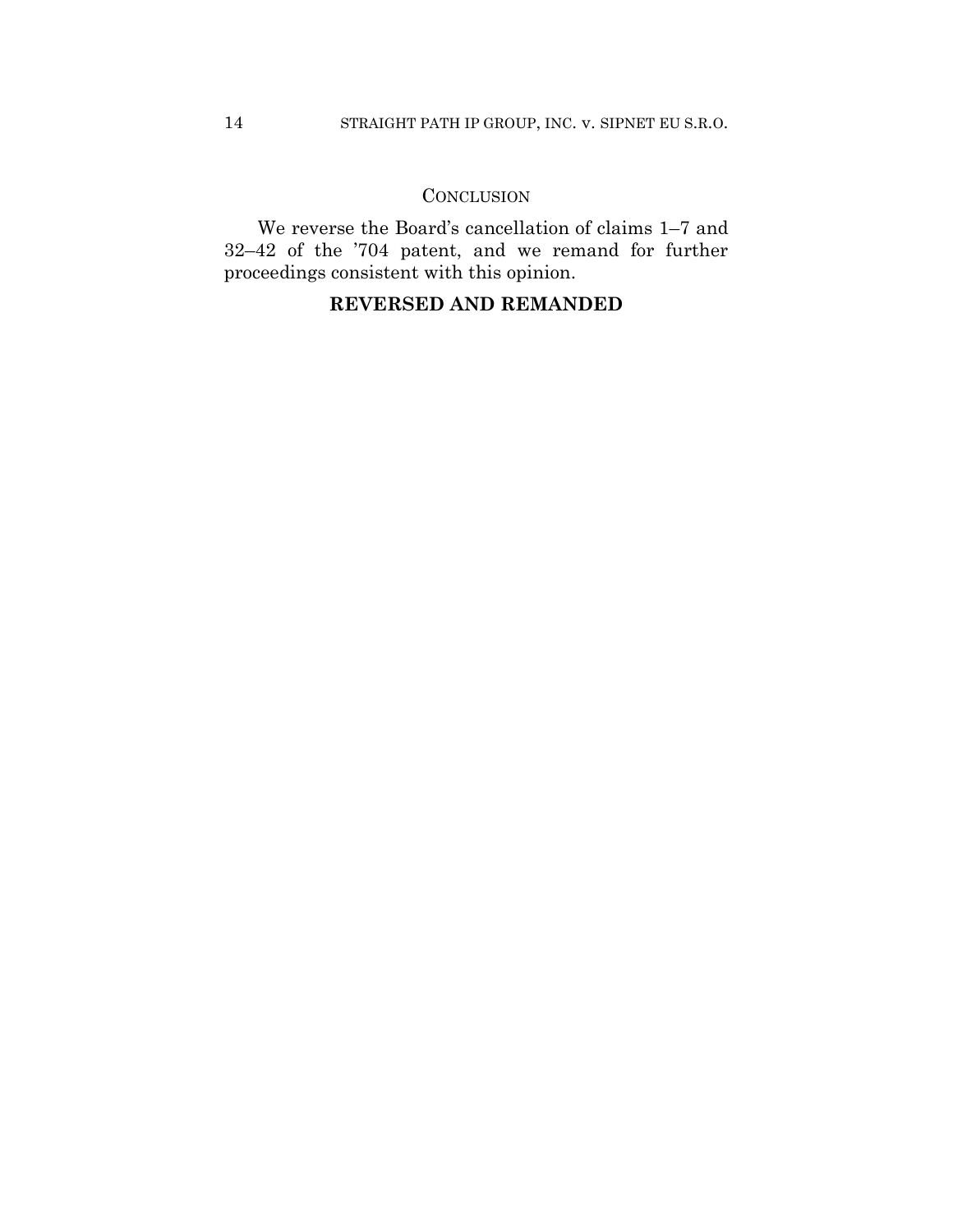# United States Court of Appeals for the Federal Circuit

**STRAIGHT PATH IP GROUP, INC.,** *Appellant*

**\_\_\_\_\_\_\_\_\_\_\_\_\_\_\_\_\_\_\_\_\_\_** 

**v.**

**SIPNET EU S.R.O.,** *Appellee*

**\_\_\_\_\_\_\_\_\_\_\_\_\_\_\_\_\_\_\_\_\_\_** 

## 2015-1212 **\_\_\_\_\_\_\_\_\_\_\_\_\_\_\_\_\_\_\_\_\_\_**

Appeal from the United States Patent and Trademark Office, Patent Trial and Appeal Board in No. IPR2013- 00246.

**\_\_\_\_\_\_\_\_\_\_\_\_\_\_\_\_\_\_\_\_\_\_** 

DYK, *Circuit Judge*, concurring-in-part, dissenting-inpart.

I respectfully dissent from the majority's claim construction of the term "is connected to the computer network" to require absolute currency in a real-time assessment of connectivity. The majority's insistence that "is" requires absolute currency fails to take account of a common usage of the term "is" and our prior decision in *Paragon Solutions, LLC v. Timex Corp.*, holding that a reference to "real-time" does not necessarily require absolute currency. 566 F.3d 1075, 1088 (Fed. Cir. 2009). More importantly, the majority fails to give sufficient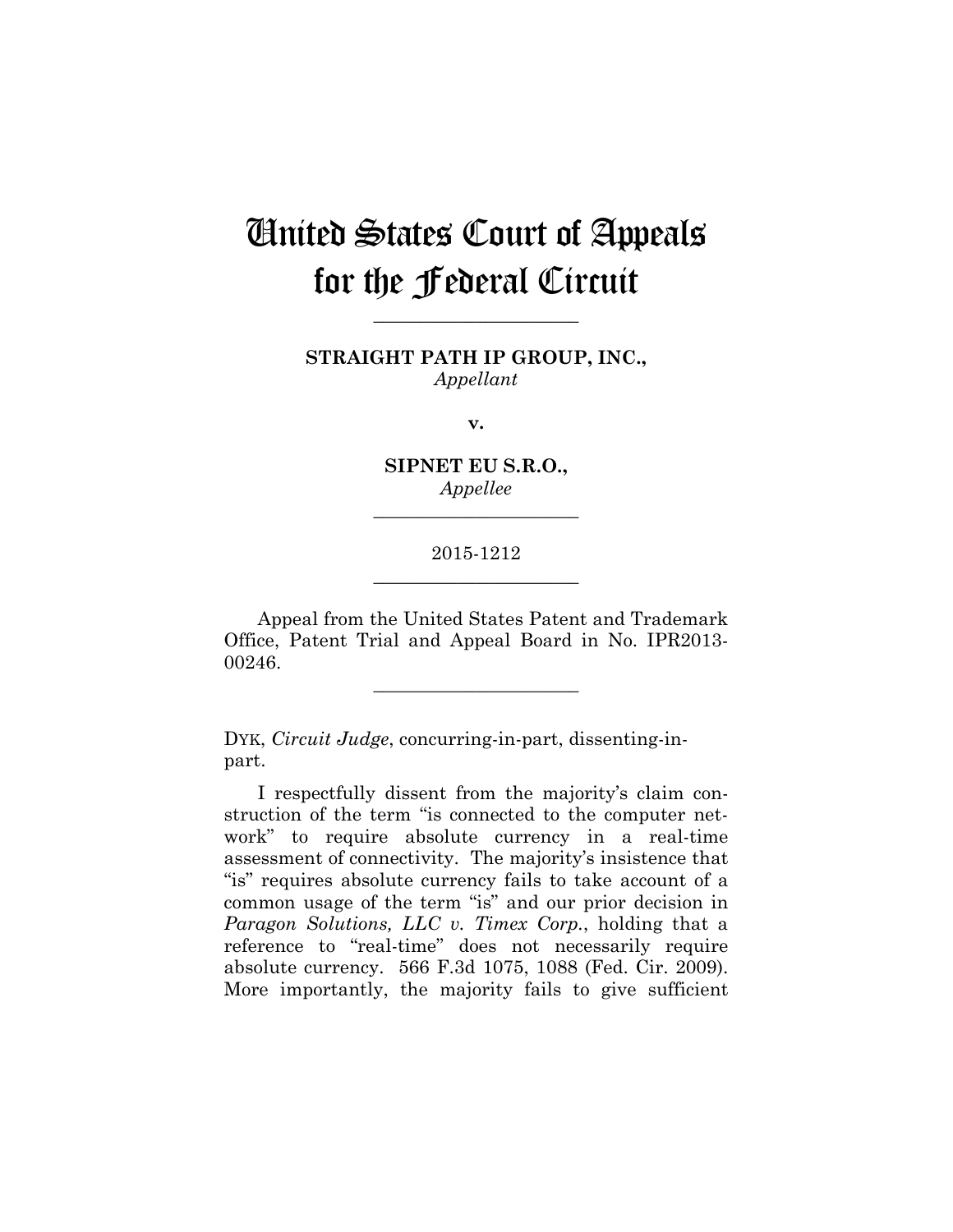weight to the specification which *Phillips v. AWH Corp.* holds "is *always* highly relevant to the claim construction analysis" and is "the single best guide to the meaning of a disputed term." 415 F.3d 1303, 1315 (Fed. Cir. 2005) (en banc) (internal quotations and citations omitted) (emphasis added).<sup>1</sup>

I

The patent here claims a system, an apparatus, and associated methods to facilitate real time communication between two users over the internet. When a user logs onto the internet, he is assigned a dynamic IP address (akin to a phone number for a computer). Because this IP address may be different every time the user logs on, direct communication is nearly impossible, just as making a phone call to someone would be if phone numbers changed on every call. The present invention purportedly solves this problem by maintaining a database of IP addresses in a central server. As the specification describes, when a user logs onto the network, his computer sends a current IP address and an email address to a central server. '704 patent, col. 5, lines 25–29. When

<u>.</u>

<sup>&</sup>lt;sup>1</sup> The Board applied the broadest reasonable interpretation standard ("BRI") rather than *Phillips*. Normally, BRI applies in inter partes review, *see In re Cuozzo Speed Techs., LLC,* 793 F.3d 1268, 1279 (Fed. Cir. 2015), but given that the patent expired on September 25, 2015, during the pendency of this appeal, the patentee contends that the *Phillips* standard should apply. The majority does not decide this issue because it contends that even under BRI, the Board's construction was incorrect. In my view, the majority's construction is incorrect even under *Phillips*, and, like the majority, I see no significant difference between the *Phillips* and BRI standards as applied here.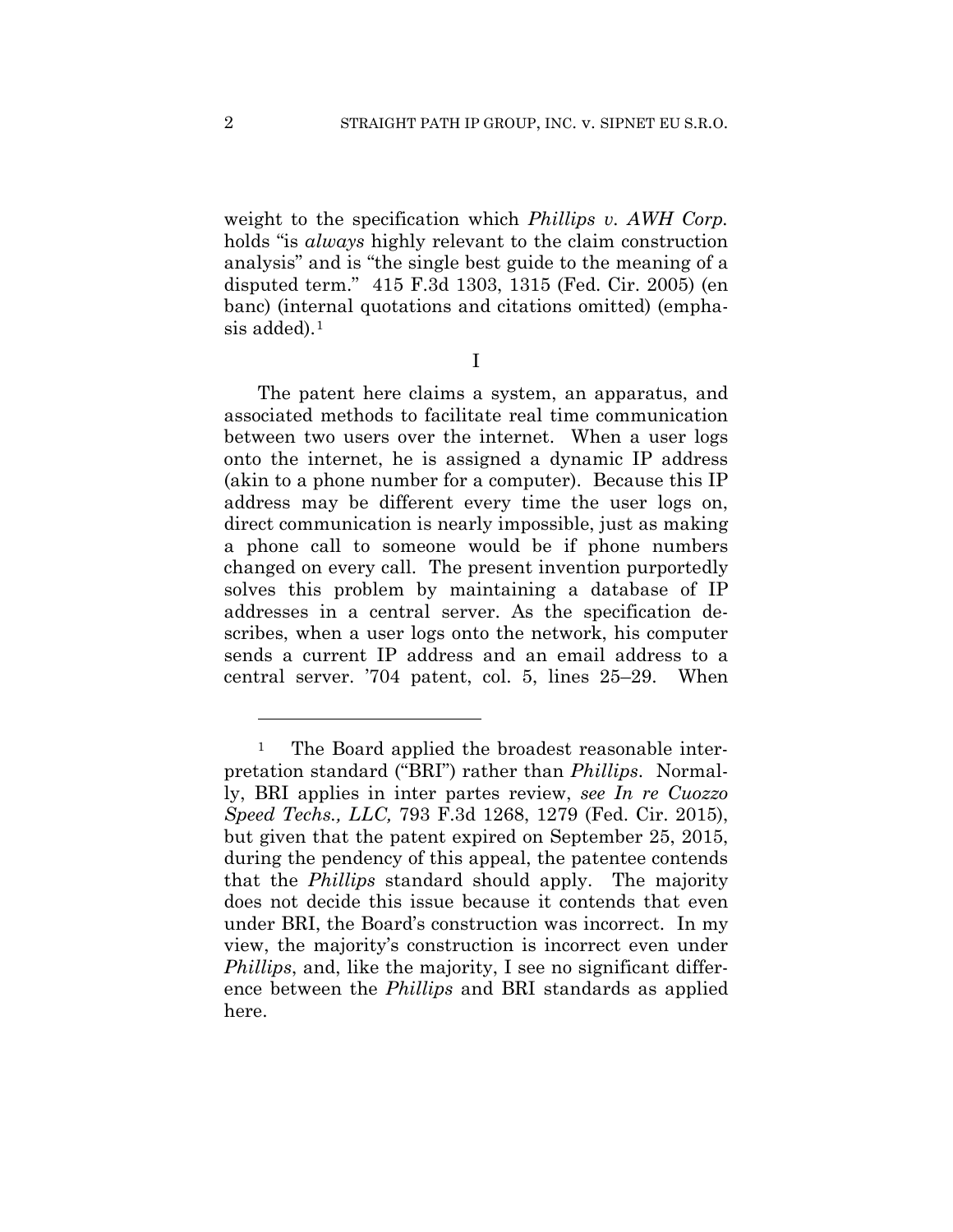another user wishes to initiate real-time communication with the first user (for example, a video telephone call), his computer will query the server with the first user's email address. *Id.* at col. 5, lines 55–60. If the database indicates that the first user is online, the server will send the second user the IP address of the first user, enabling the second user to initiate direct real-time communication with the first user. *Id.* at col. 5, lines 60–64. All parties agree that discovering whether a user "is connected to the network" involves a check of the server's database.

## II

The present claim construction dispute arises in the context of an inter partes review in which the Patent Trial and Appeal Board ("the Board") found the claims of the patent anticipated and/or obvious over two pieces of prior art that disclosed similar server-based databases of IP addresses. The patentee contends that these prior art disclosures do not read on the patent claims because the claims here require a real-time check, which is not disclosed by the prior art. Relying on the specification, which indicates that the database only need be "relatively current," '704 patent, col. 5, lines 39–42, the Board rejected this construction. On appeal, the entire anticipation/obviousness question now depends on the construction of the term "is connected to the network."

The majority rejects the Board's specification-based construction, holding that the word "is" necessarily denotes currency and cannot accommodate a situation in which information is even slightly out of date. The majority states that "the present tense 'is' in 'is connected to the computer network' plainly says that the query transmitted to the server seeks to determine whether the second unit is connected at that time, *i.e.*, connected at the time that the query is sent." Maj. Op. at 7. "When claim language has as plain a meaning on an issue as the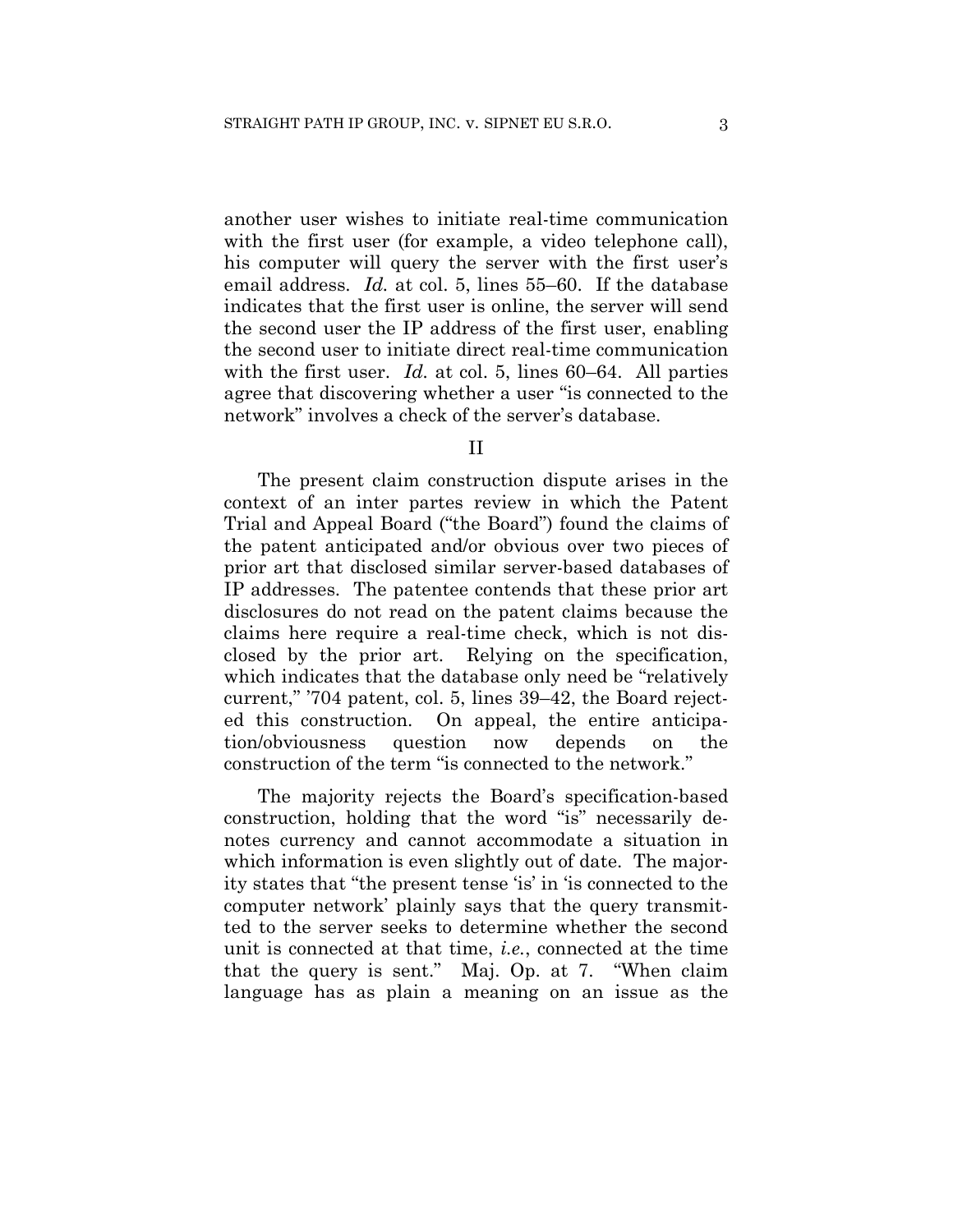language [in this claim] does, ... [t] he specification plays a more limited role than in the common situation where claim terms are uncertain in meaning in relevant respects." *Id.* at 8. The majority then concludes that "the specification does not provide a basis for reasonably adopting a construction that contradicts the plain meaning of the claim language." *Id.* at 8. According to the majority, the Board's construction was erroneous because it "did not address the facially clear meaning, instead turning immediately to the specification." *Id.* at 8. In other words, the majority relies on the meaning it assigns to claim language based on its own knowledge of word usage rather than relying on the patentee's own specification.

## III

Contrary to the majority's assertion, ordinary usage easily accommodates the Board's interpretation of "is connected." If a person says that "John is at home," this might lead to the question: "How do you know?" The response "I spoke to him five minutes ago" would not be viewed as contradicting the original statement, even though John might have left home in the intervening five minutes. In other words, the use of the word "is" does not necessarily imply absolute accuracy or absolute currency.

In any event, under the *Phillips* approach, we must look to the specification as the "single best guide to the meaning of a disputed term." *Phillips*, 415 F.3d at 1315. This is true, contrary to the majority's assertion, even in cases where language, on its face, appears to have a plain meaning, because, as *Phillips* states, the specification "is *always* highly relevant to the claim construction analysis." *Id.* (emphasis added). The only meaning that matters is the meaning in the context of the patent. *See id.* at 1316 (citing to and quoting *Netword, LLC v. Centraal Corp.,* 242 F.3d 1347, 1352 (Fed. Cir. 2001) ("The claims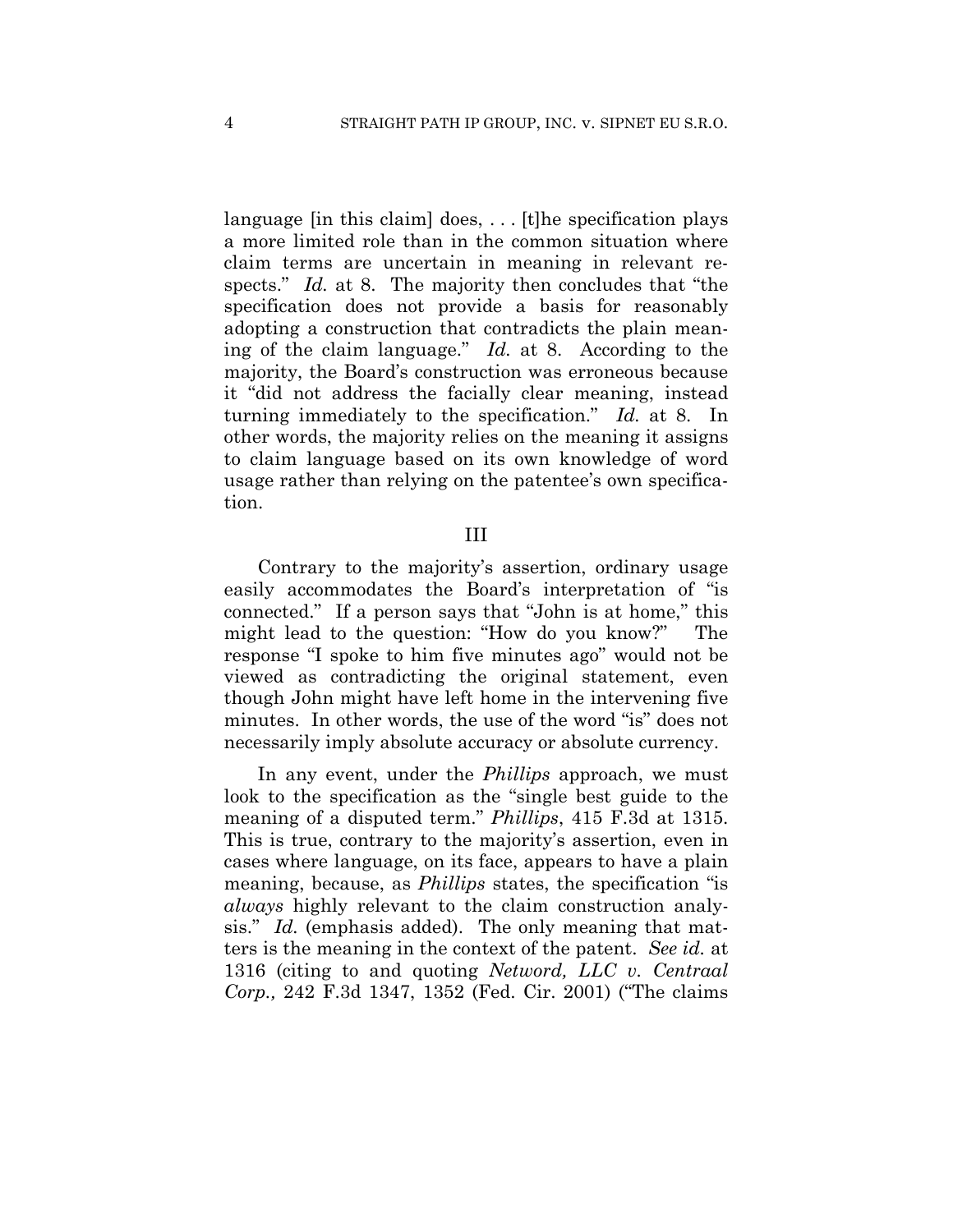are directed to the invention that is described in the specification; they do not have meaning removed from the context from which they arose."))

In other cases, we have appropriately paid primary attention to the specification, including a case involving a nearly identical situation, *Paragon Solutions*. 566 F.3d at 1088. The majority's insistence that "is" requires currency independent of the specification is directly contrary to this prior decision, which faithfully followed *Phillips*. We held that "displaying real-time data" "cannot mean instantaneous" based on a reading of the claim language in the context of the specification. *Paragon Solutions,* 566 F.3d at 1088. This case involved an exercise monitoring system (which can be worn on the wrist) that displays data to the user from both an "electronic positioning device" and from a "physiological monitor." *Id.* at 1083. Despite seemingly similar clarity in the language of the claim—"a display unit configured for *displaying real-time data*"—we recognized that claim language cannot be read in isolation and looked to the specification in determining the ordinary meaning of the claim language. *Id.* at 1088. Because the claim required data that, according to the specification, took time to develop, we rejected the district court's technical dictionary-based construction and held that "real-time" did not mean "instantaneous." *See id.* at 1092. The majority's conclusion that "is" necessarily requires currency here contravenes the holding of *Paragon Solutions*.

The majority's construction of the term is also contrary to the specification in this case. The specification is clear that "is connected" does not require a real-time check. The specification—the "single best guide to the meaning of a disputed term," *see Phillips*, 415 F.3d at 1315—describes that, when a query is received, the server "searches the database . . . to determine whether the callee is logged-in by finding any *stored information*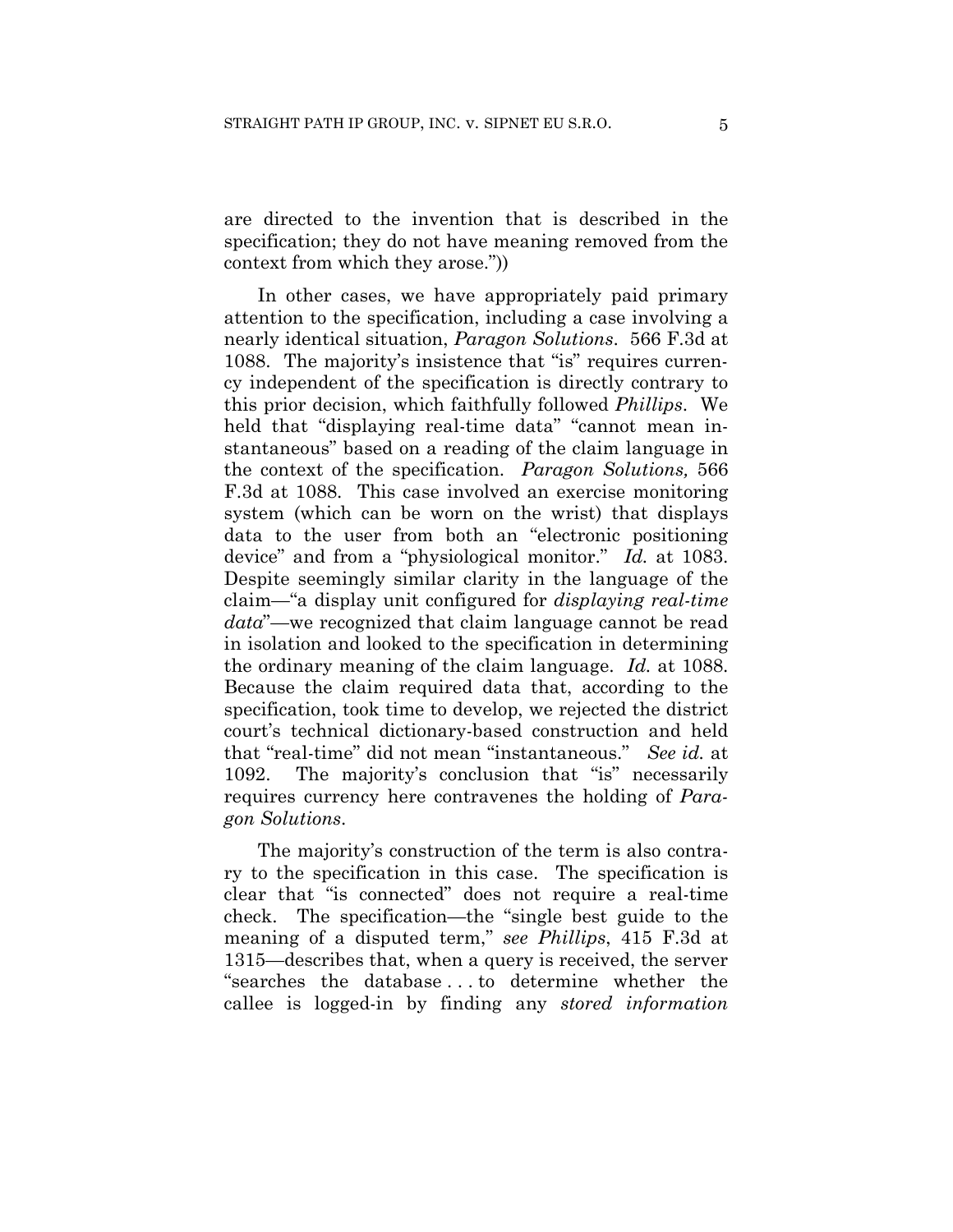corresponding" to that queried user. '704 patent, col. 5, lines 57–59 (emphasis added). This information in the database, as described by the specification, is kept "relatively current." *Id.* at col. 5, lines 39–42. Checking historical "relatively current" information in a database is not a "real time" determination.

The majority's construction is not only inconsistent with the general description of the invention, it is also inconsistent with the described embodiments. At oral argument, the patentee conceded that its construction, now adopted by the majority, would require the database to be always accurate.2 In the preferred embodiment, a database record is created when a user logs on to the network. '704 patent, col. 5, lines 25–29.Everyone agrees that checking whether a user "is connected to the network" involves checking that database record. But this embodiment includes mechanisms to detect if a user is no longer on-line that do not guarantee the accuracy of that record. For example, the server will periodically (*e.g.*, every 2 hours) update the database, looking to see whether a record has been updated during that time period. *Id.* at lines 39–40. If the record is too old, the server will change the database record to indicate that the user is no longer online. *See id.*This check can be out of date because of the time between periodic checks. The embodiment also describes that when a user logs off, that user's computer can send a log-off message to the server, which will then update the database record to indicate that that particular user is not online. *Id.* at col. 6, lines

1

<sup>2</sup> At oral argument, the patentee was asked whether its "view is that the database must always be accurate, and that's the difference between [the patented invention] and the prior art, correct?" The patentee responded, "That is correct, your honor." Oral Argument at 34:53.